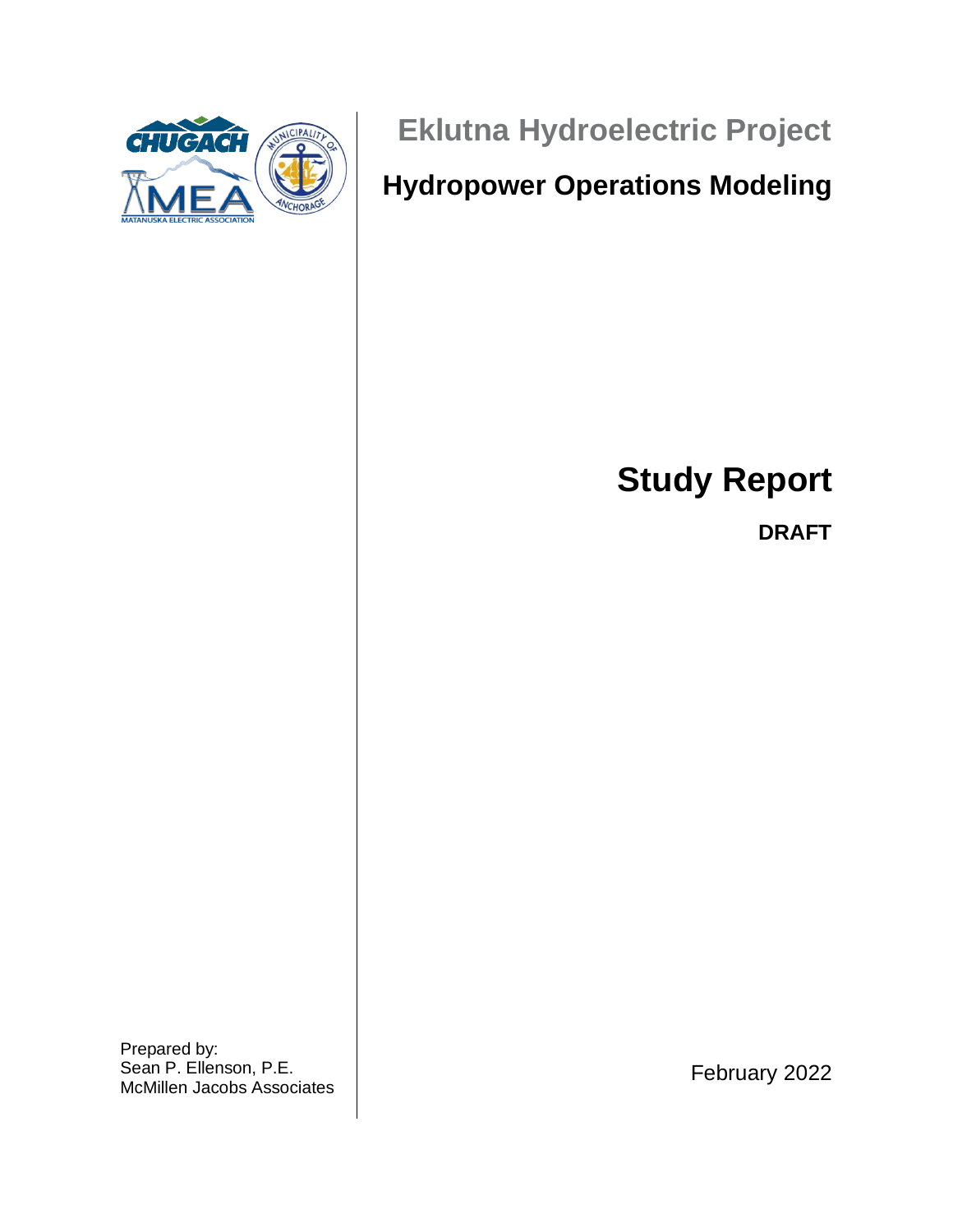*This page intentionally left blank.*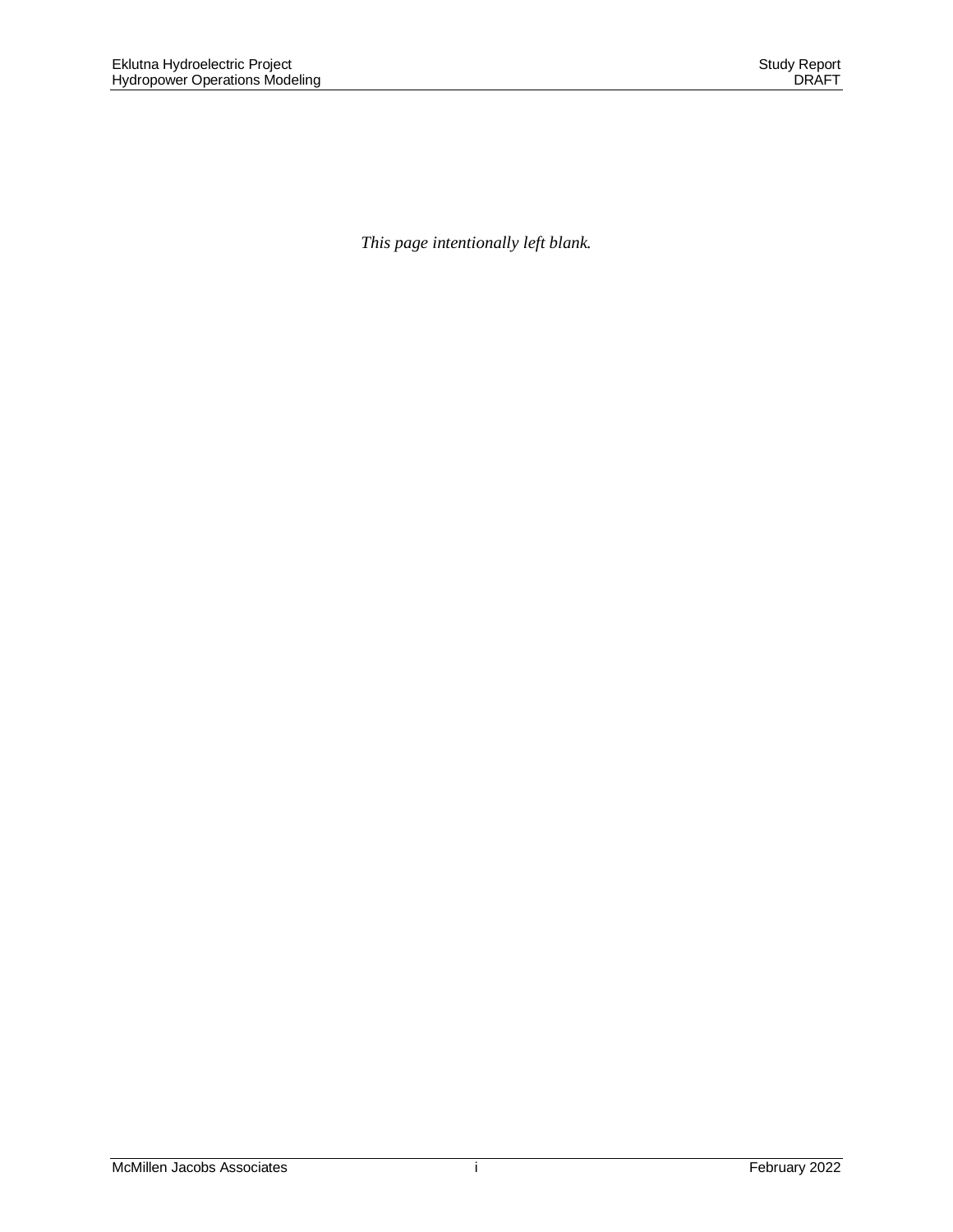## **TABLE OF CONTENTS**

| $\mathbf{1}$     | Introduction 1 |  |  |  |  |  |  |  |
|------------------|----------------|--|--|--|--|--|--|--|
| $\boldsymbol{2}$ |                |  |  |  |  |  |  |  |
| 3                |                |  |  |  |  |  |  |  |
| 4                |                |  |  |  |  |  |  |  |
|                  |                |  |  |  |  |  |  |  |
|                  |                |  |  |  |  |  |  |  |
|                  | 4.1.2.         |  |  |  |  |  |  |  |
|                  |                |  |  |  |  |  |  |  |
|                  |                |  |  |  |  |  |  |  |
|                  |                |  |  |  |  |  |  |  |
|                  |                |  |  |  |  |  |  |  |
|                  |                |  |  |  |  |  |  |  |
|                  |                |  |  |  |  |  |  |  |
|                  |                |  |  |  |  |  |  |  |
|                  |                |  |  |  |  |  |  |  |
|                  |                |  |  |  |  |  |  |  |
| 6                |                |  |  |  |  |  |  |  |
|                  |                |  |  |  |  |  |  |  |
| 8                |                |  |  |  |  |  |  |  |

Ť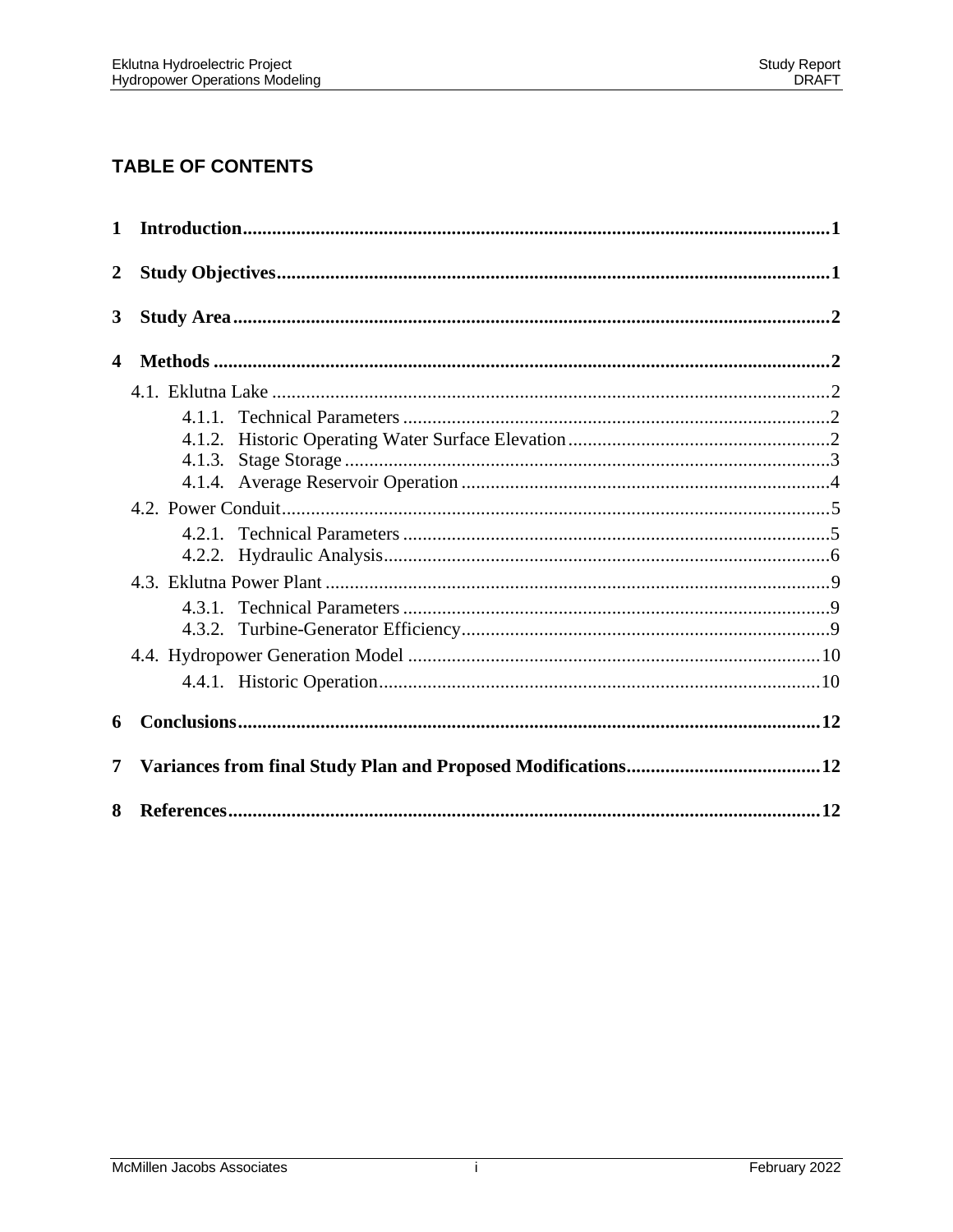## **List of Tables**

| Table 5-2. Annual Energy Comparison Summary - Actual vs Calculated; 2011-202112 |  |
|---------------------------------------------------------------------------------|--|

## **List of Figures**

| Figure 4.1-3. Average Operating Surface Elevation - Eklutna Lake; 2010 - 2021                     |  |
|---------------------------------------------------------------------------------------------------|--|
|                                                                                                   |  |
|                                                                                                   |  |
|                                                                                                   |  |
|                                                                                                   |  |
|                                                                                                   |  |
| <b>Figure 5-1.</b> Monthly Energy Production Comparison – Actual vs. Calculated; $2011 - 2021$ 11 |  |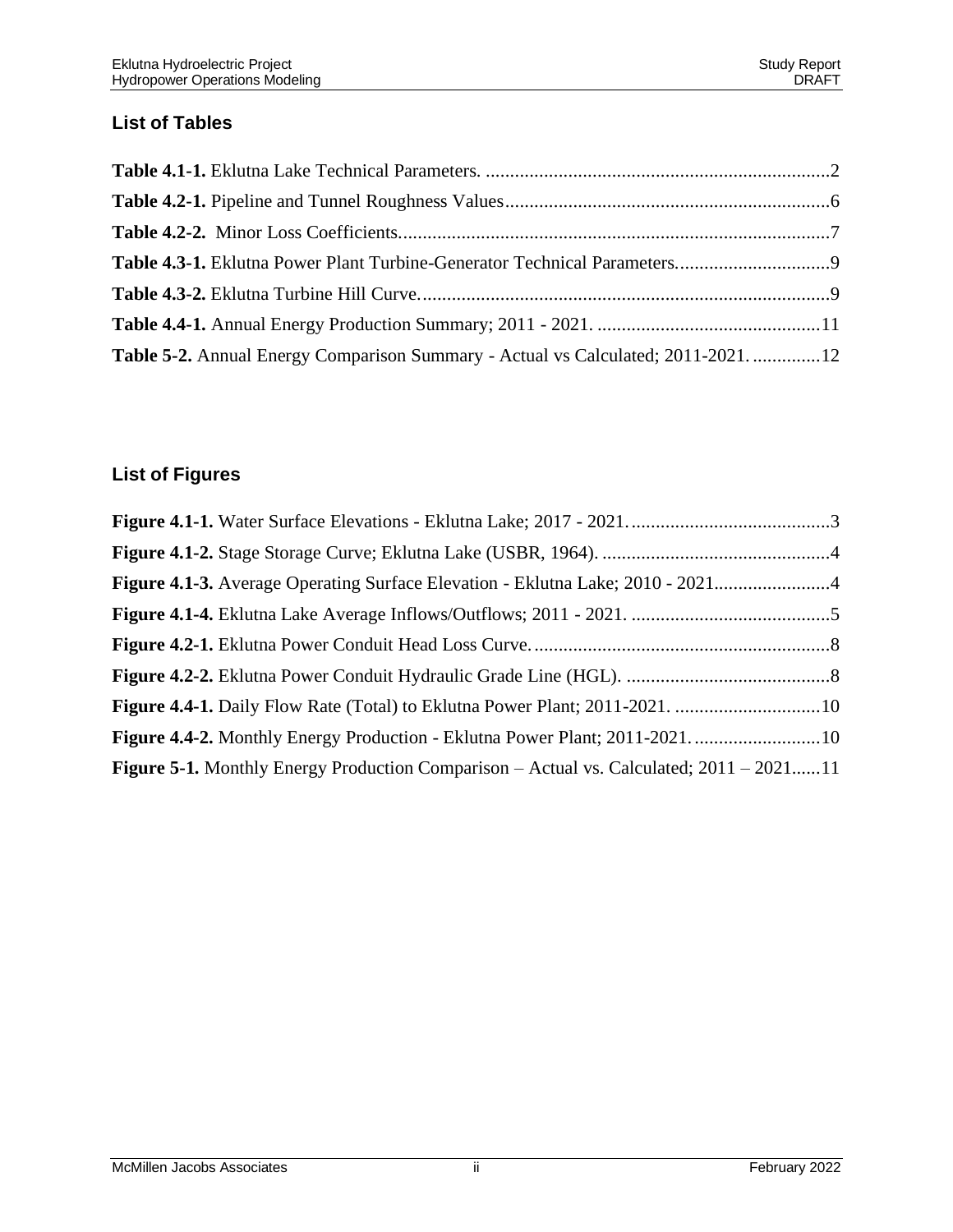## **Terms, Acronyms, and Abbreviations**

| 1991 Agreement        | 1991 Fish and Wildlife Agreement                        |
|-----------------------|---------------------------------------------------------|
| AF                    | acre-feet                                               |
| AL&P                  | Anchorage Light & Power                                 |
| AWWU                  | Anchorage Water and Wastewater Utility                  |
| cfs                   | cubic feet per second                                   |
| Chugach               | Chugach Electric Association, Inc.                      |
| ft                    | feet                                                    |
| Governor              | Governor of Alaska                                      |
| <b>GPS</b>            | <b>Global Positioning System</b>                        |
| in.                   | inch                                                    |
| <b>MEA</b>            | Matanuska Electric Association, Inc.                    |
| MJA                   | McMillen Jacobs Associates                              |
| <b>MOA</b>            | Municipality of Anchorage                               |
| <b>NMFS</b>           | National Marine Fisheries Service                       |
| <b>NVE</b>            | Native Village of Eklutna                               |
| Parties               | MOA, Chugach, MEA, NMFS, USFWS, and the State of Alaska |
| Project               | Eklutna Hydroelectric Project                           |
| <b>Project Owners</b> | MOA, Chugach, and MEA                                   |
| <b>RM</b>             | river mile                                              |
| <b>State</b>          | State of Alaska                                         |
| <b>USFWS</b>          | U.S. Fish and Wildlife Service                          |
| <b>USGS</b>           | U.S. Geological Survey                                  |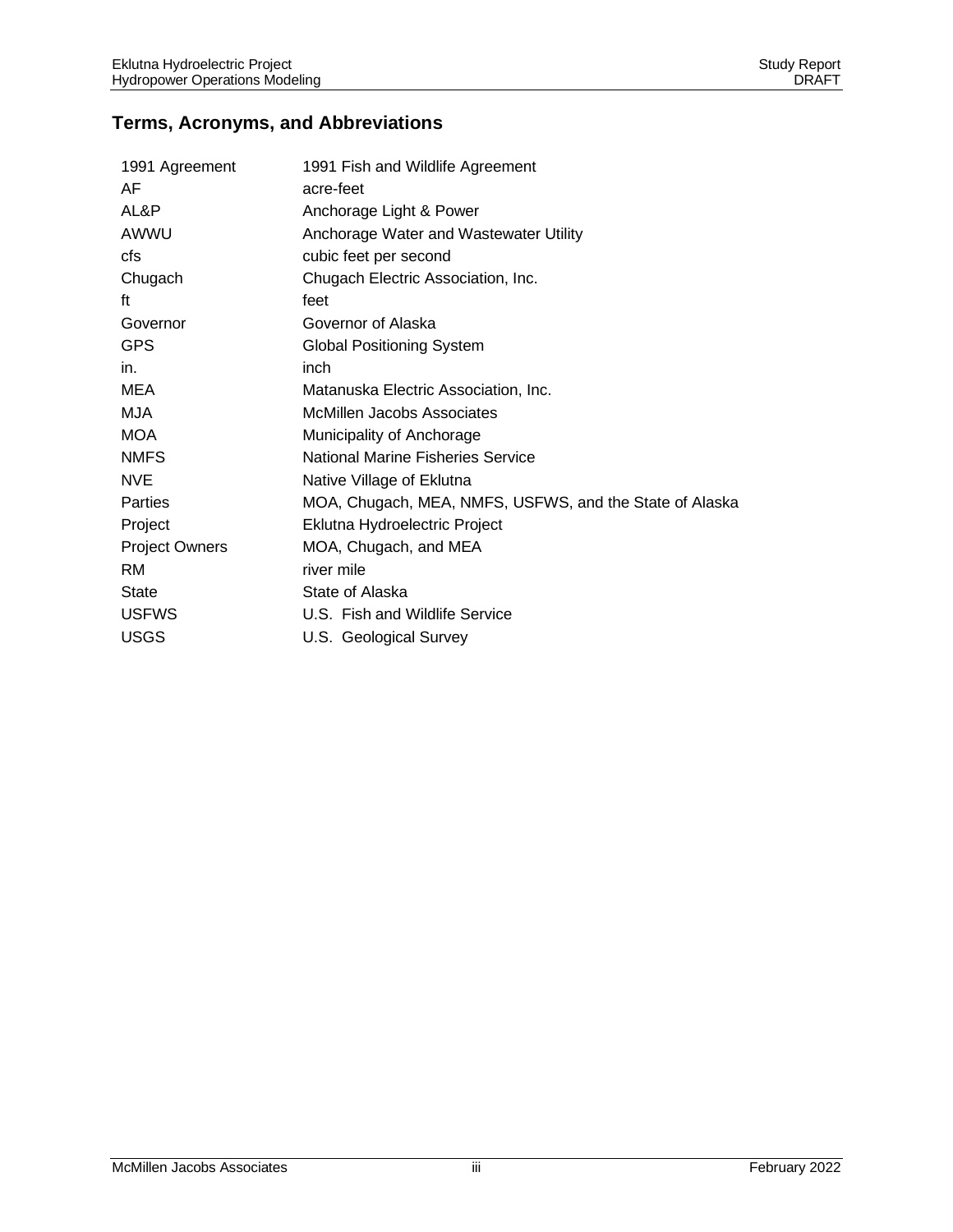## <span id="page-5-0"></span>**1 INTRODUCTION**

The Hydropower Operations Modeling Study was conducted in accordance with Section 3.9 of the May 2021 Final Study Plans (FSP).

The Eklutna Hydroelectric Project (Project) is located in Southcentral Alaska approximately 30 miles northeast of downtown Anchorage near the Native Village of Eklutna (NVE). The Project was originally constructed by the Federal government in the 1950s but was later sold to, and is currently owned by, the Municipality of Anchorage (MOA), Chugach Electric Association, Inc. (Chugach), and the Matanuska Electric Association (MEA), collectively the "Project Owners". As part of the sale of the Project, the current Project Owners entered into the 1991 Fish and Wildlife Agreement (1991 Agreement) with the National Marine Fisheries Service (NMFS), U.S. Fish and Wildlife Service (USFWS), and the State of Alaska (the Parties). The 1991 Agreement requires the Project Owners to develop and propose to the Governor of Alaska (Governor) a program to protect, mitigate damages to, and enhance fish and wildlife impacted by the development of the Project.

The primary interest of agencies and interested parties thus far has been the restoration of flows to the Eklutna River. Providing instream flows could require significant changes to current reservoir operations, and any variations to Project power plant flows, water surface elevations, or storage requirements would have an impact on the energy produced by Eklutna Power Plant. An operations model is needed to simulate alternative operational scenarios and quantify changes in flows through the power plant and impacts to generation. However, there is no existing operations model for the Project.

## <span id="page-5-1"></span>**2 STUDY OBJECTIVES**

The goal of this study was to develop a baseline operations model of the existing Eklutna Hydroelectric Project and associated reservoir in order to assess impacts to flows and energy generation as a result of potential operational changes. This model does not predict future basin hydrology; rather, it used historical reservoir inflow and available flow data along with operational criteria to develop various generation scenarios over the Project's period of operation. The objectives of this study are as follows:

- Develop a baseline reservoir and power plant operations model using historical data, to the extent that it is available.
- **•** Determine baseline energy generation estimates through the power plant and compare to historical generation records to calibrate the model.

This study was finalized as part of the Year 1 study efforts but will be used significantly as part of the Hydro Valuation Study in Year 2. Decisions regarding what alternative operational scenarios to model as part of the Hydro Valuation Study in Year 2 will be made in collaboration with the agencies and other stakeholders.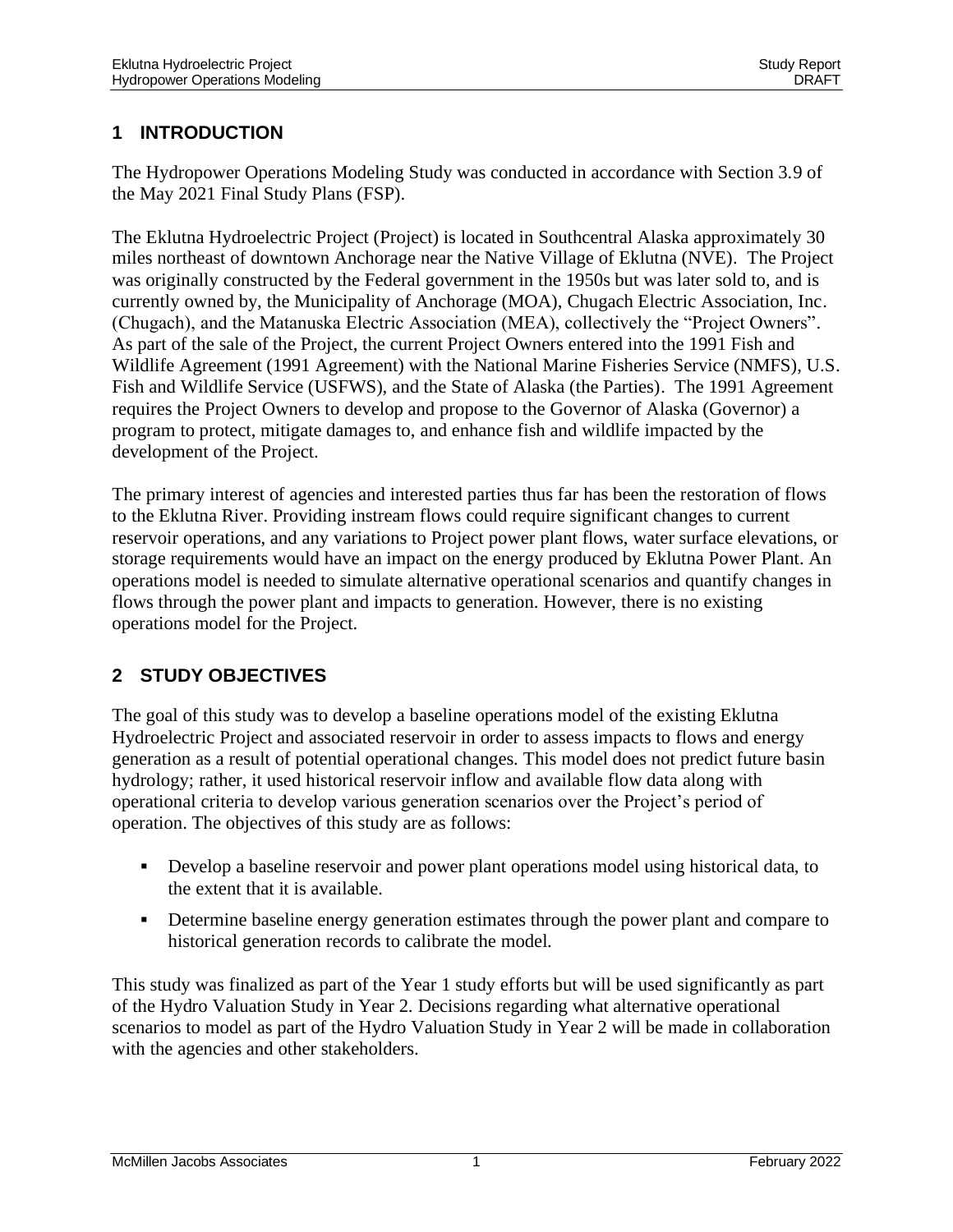## <span id="page-6-0"></span>**3 STUDY AREA**

The hydro operations modeling effort was a desktop exercise. The study area encompasses the Eklutna Lake watershed and extends to the Eklutna Power Plant location.

## <span id="page-6-1"></span>**4 METHODS**

This modeling effort used available water surface elevation data from the existing USGS Gage No. 15278000 located in Eklutna Lake near the Project intake, historical flow data for the Eklutna Power Plant from the Project Owners, and historical flow data for the Eklutna Water Treatment Plant from AWWU to develop an operations model of the reservoir. Historic spill events were also taken into account.

Energy modeling required a hydraulic model of the existing intake and hydraulic conveyance connecting Eklutna Lake with the Eklutna Power Plant. The generation equipment was modeled, such that flow is passed through one or both hydroelectric turbine generating units. Generating efficiencies were considered based on parameters of the equipment provided by Chugach Electric or representative data of homologous units. The baseline model considered all historical operating criteria to provide a working model that closely matches historical generation figures.

The following subsections provide the methodology pertaining to the development of the hydropower operations model.

#### <span id="page-6-2"></span>**4.1. Eklutna Lake**

#### <span id="page-6-3"></span>**4.1.1. Technical Parameters**

<span id="page-6-5"></span>Eklutna Lake is a natural reservoir located within Chugach State Park, approximately 35 miles northeast of Anchorage near the village of Eklutna. The lake is fed primarily by the Eklutna Glacier and captures a watershed drainage area of approximately 123 square miles. The main technical parameters for the reservoir are provided in **[Table 4.1-1](#page-6-5)**.

| <b>Description</b>                           | Value           |
|----------------------------------------------|-----------------|
| Max Regulated Water Surface Elevation        | 871.0 ft        |
| Minimum Operating Water Surface<br>Elevation | 814.0 ft        |
| Max Water Surface Area                       | 3,500 Acres     |
| <b>Active Storage</b>                        | 174,800 Acre-Ft |

**Table 4.1-1.** Eklutna Lake Technical Parameters.

#### <span id="page-6-4"></span>**4.1.2. Historic Operating Water Surface Elevation**

The water surface elevation of Eklutna Lake is measured on a 15-minute basis at a gauging station located adjacent to the project intake, identified as USGS gauge no. 15278000. This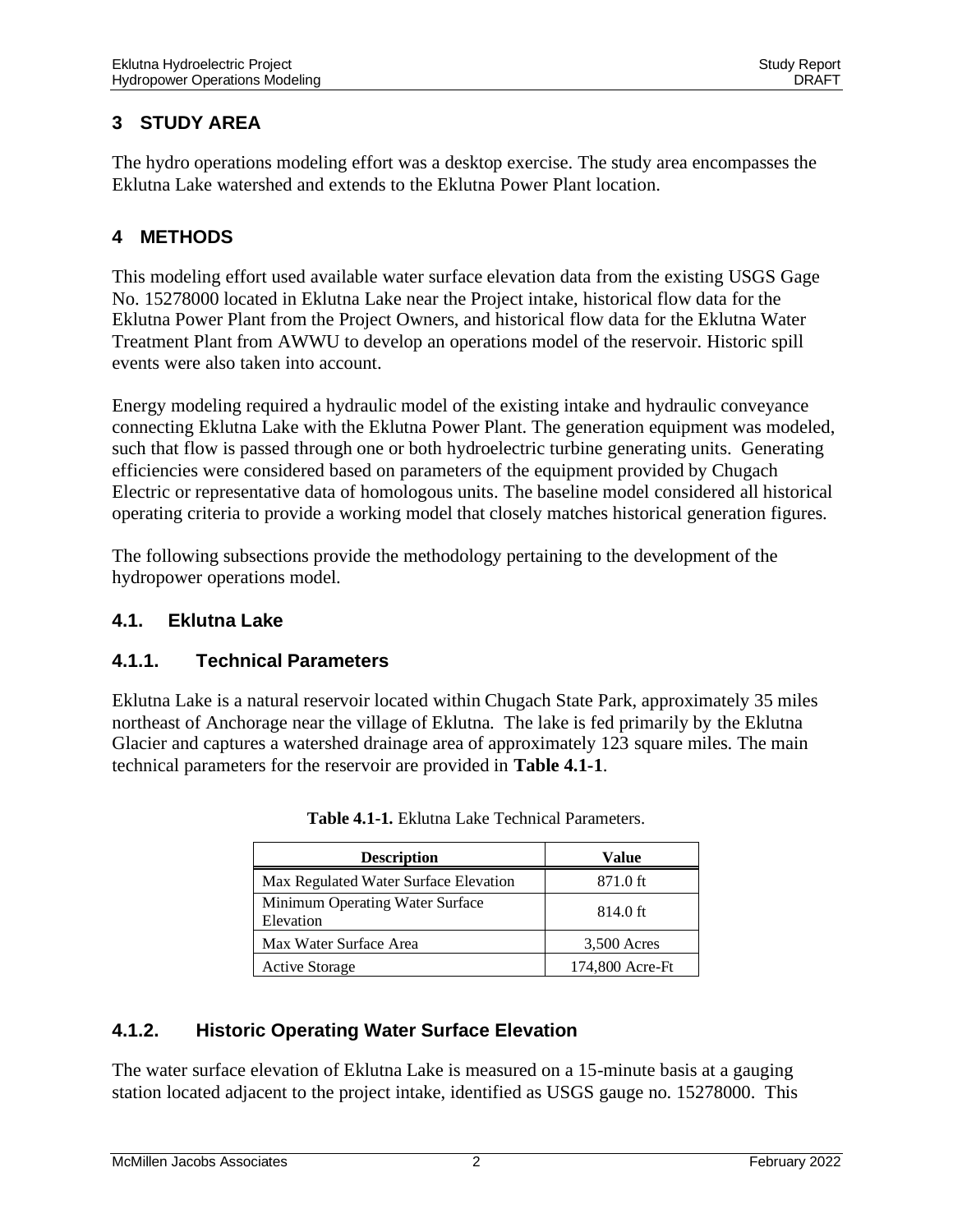gauge has an operating record from 06/22/1983 to Present (USGS, 2021). The data from this gauging station was utilized in the model to determine the water mass balance of the reservoir and to calculate the static head on the Eklutna Powerplant for determination of energy generation. The water surface elevations extracted from the gauge station for years 2017 – 2021 are presented in Figure 4.1-1. Note that the 2021 water surface elevations are incomplete, with data available to the date this report was written.



**Figure 4.1-1.** Water Surface Elevations - Eklutna Lake; 2017 - 2021.

#### <span id="page-7-0"></span>**4.1.3. Stage Storage**

The operations model of the reservoir was based on a water mass balance, determining inflow to the reservoir and calculating changes in water surface elevations as a function of volumetric releases to the Eklutna Power Plant, AWWU's Eklutna Water Treatment Facility (EWTF), and spills over the dam. The stage storage curve, documenting the active storage of the reservoir as a function of the water surface elevation of Eklutna Lake is provided in **[Figure 4.1-2](#page-8-1)**.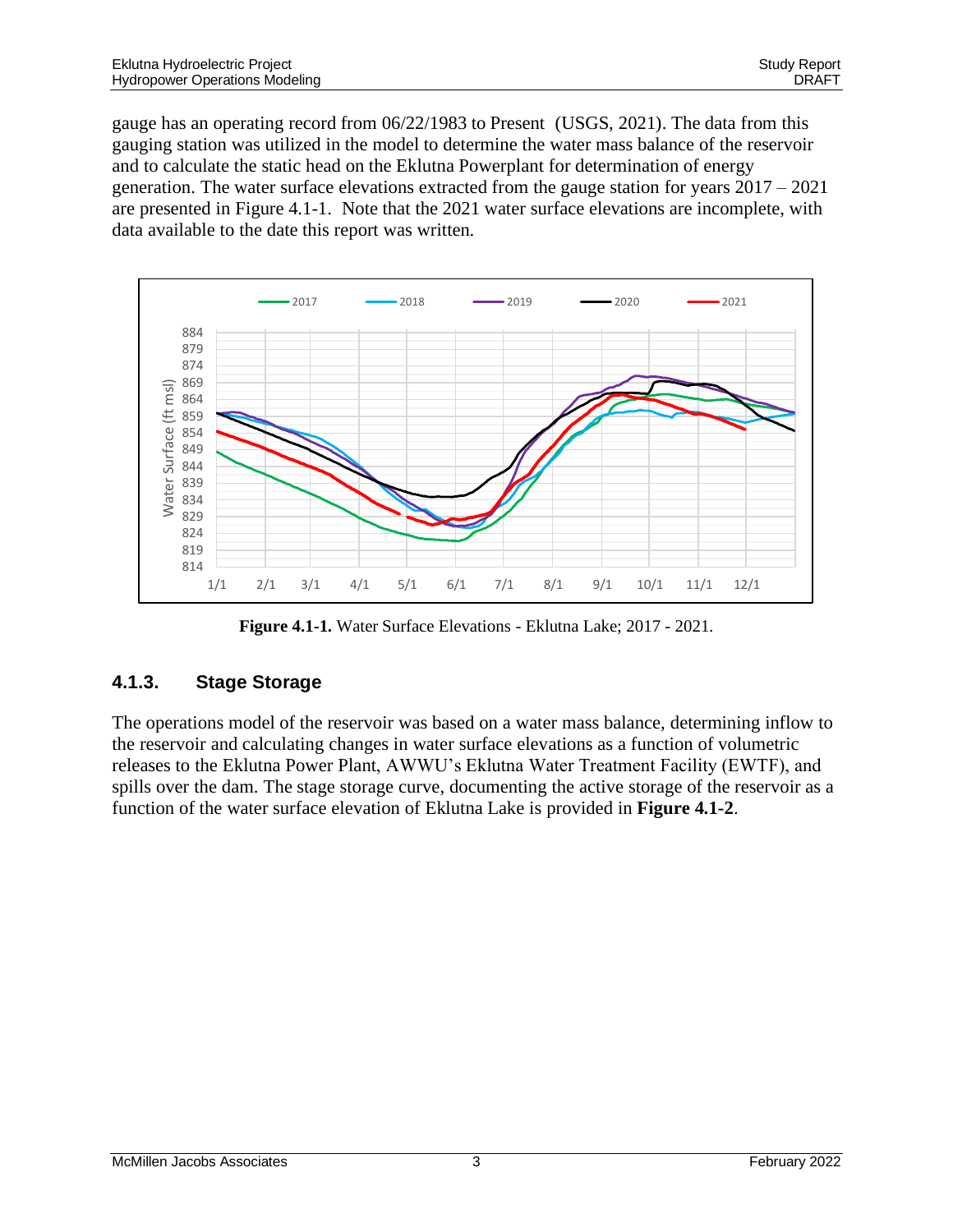

**Figure 4.1-2.** Stage Storage Curve; Eklutna Lake (USBR, 1964).

#### <span id="page-8-1"></span><span id="page-8-0"></span>**4.1.4. Average Reservoir Operation**

In order to determine the operations of the Eklutna Project in an average year, and to better predict how any proposed operational changes of the reservoir may impact hydropower generation in future years, an average reservoir model was developed. The operating surface elevation of the prior decade was averaged to determine a baseline water surface elevation of the reservoir throughout a given year. This data is presented in **[Figure 4.1-3](#page-8-2)**.



<span id="page-8-2"></span>**Figure 4.1-3.** Average Operating Surface Elevation - Eklutna Lake; 2010 - 2021.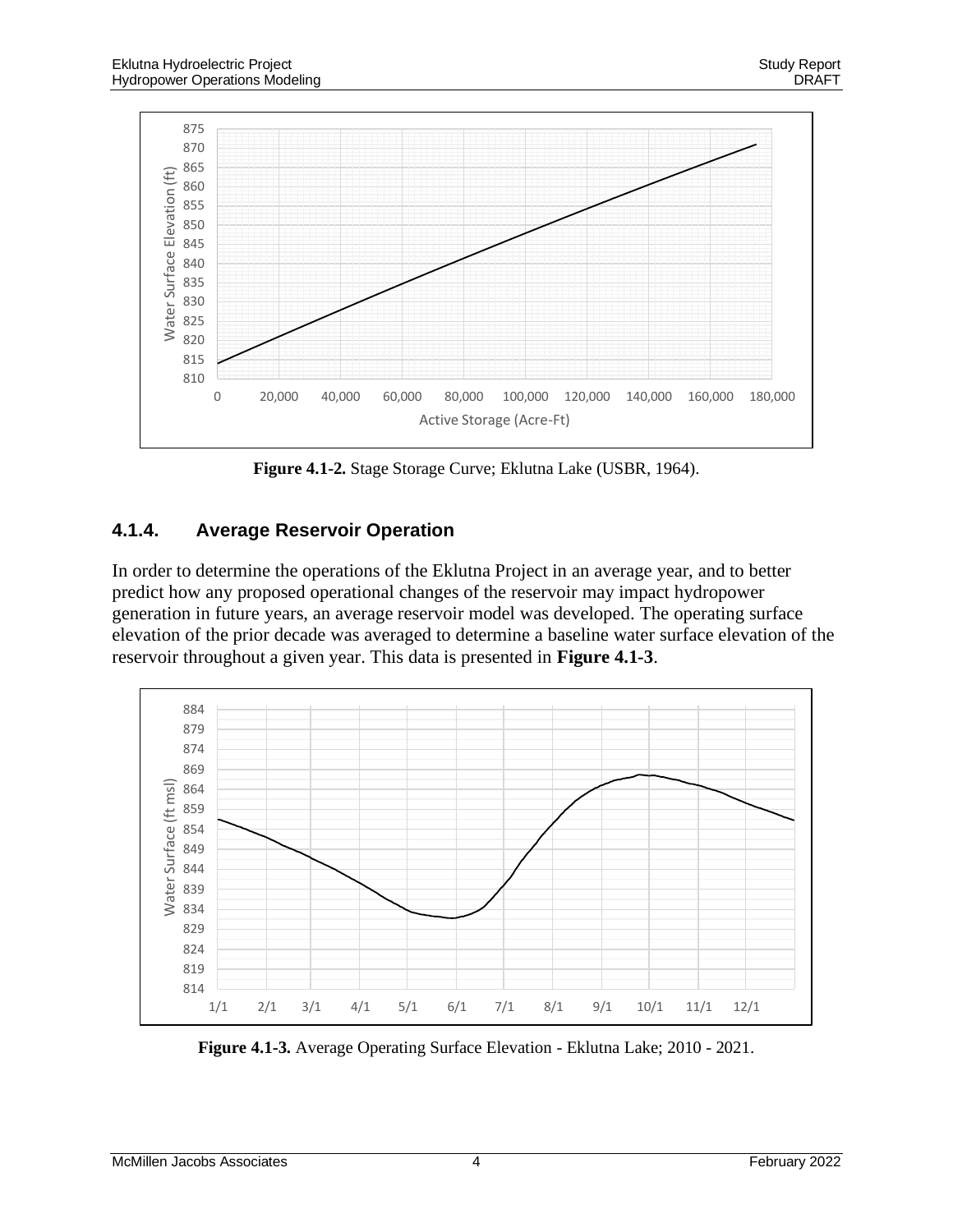A reservoir water mass balance calculation was performed to determine inflows throughout the year over the period of record given for operating flows of the AWWU EWTF and the Eklutna Power Plant. Inflows for each day of the year from 2011 to 2021 were calculated using Equation 1 shown below. A graphical representation of the average inflows and outflows of Eklutna Lake are presented in **[Figure 4.1-4](#page-9-2)**.

$$
V_{in} = \Delta_{Storage} + V_{PP} + V_{AWWU} + V_{Split}
$$
 (Equation 1)

Where:  $V_{in}$  = Volumetric Inflow to Eklutna Lake (Acre-Ft)  $\Delta_{Storage}$ = Change in Storage of Eklutna Lake (Acre-Ft)  $V_{PP}$  = Volumetric Outflow to Eklutna Power Plant (Acre-Ft)  $V_{AWWI}$  = Volumetric Outflow to AWWU EWTF (Acre-Ft)  $V_{\text{Snill}}$  = Volumetric Outflow through Spillway (Acre-Ft)



**Figure 4.1-4.** Eklutna Lake Average Inflows/Outflows; 2011 - 2021.

#### <span id="page-9-2"></span><span id="page-9-0"></span>**4.2. Power Conduit**

#### <span id="page-9-1"></span>**4.2.1. Technical Parameters**

Water is conveyed northward from Eklutna Lake to the Eklutna Power Plant through a power conduit approximately 4.5 miles long excavated through East Twin Peak Mountain (formerly identified as "Goat Mountain"). The conduit consists of a submerged intake structure excavated at the lake bottom at elevation 800 feet connected to an intake portal valve shaft, a 9-foot diameter concrete-lined tunnel spanning 23,550 feet to a surge tank and gate control house, and a power penstock connecting the tunnel to the power plant turbines, spanning 1,088 feet with a diameter varying from 91- to 75-inches.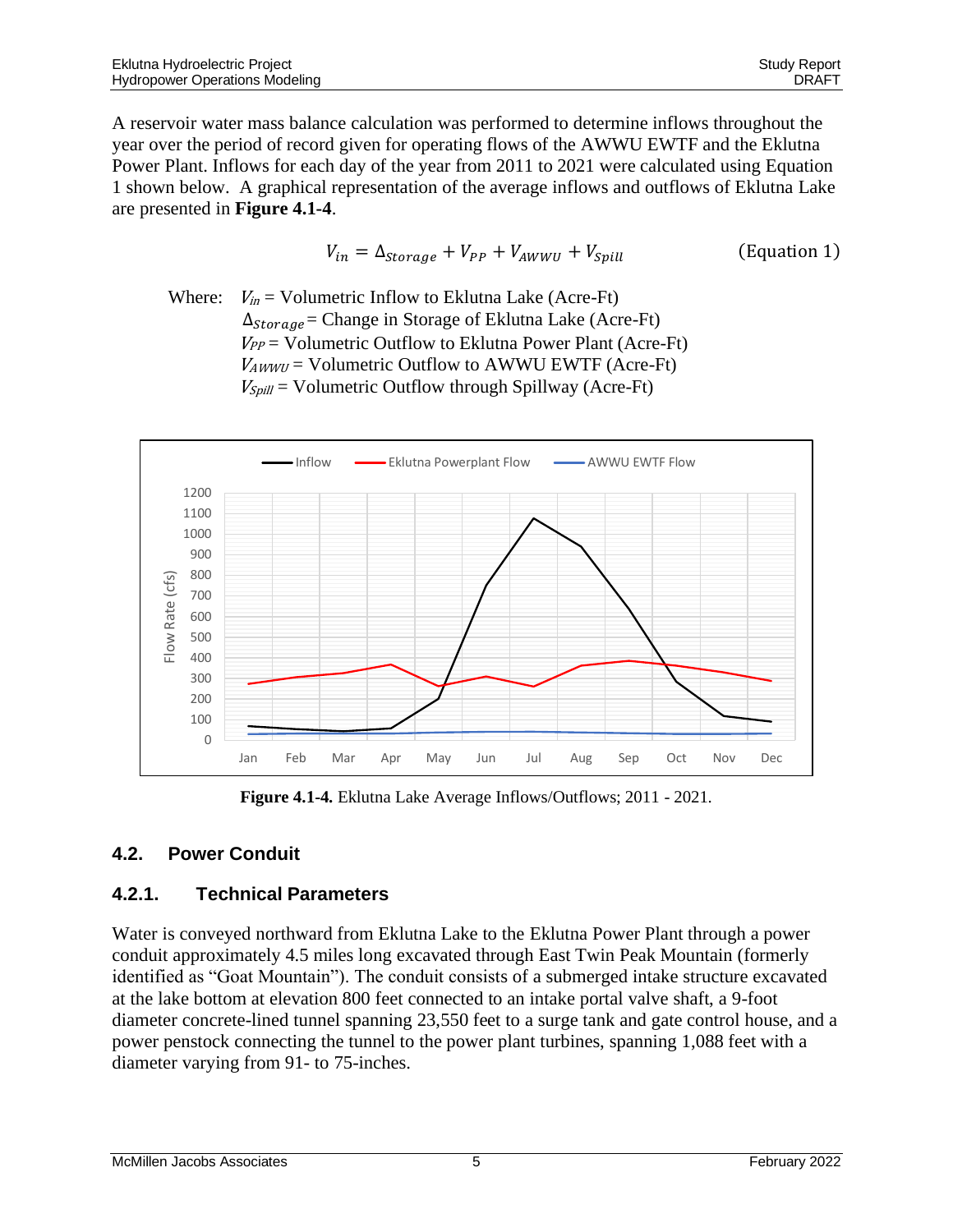#### <span id="page-10-0"></span>**4.2.2. Hydraulic Analysis**

A hydraulic model was developed of the intake and power conduit to determine friction losses as a function of flow rate through the conveyance. Minor losses were included at the trashrack, each pipeline bend, each reduction in conveyance diameter, at the turbine bifurcation, valve, and turbine draft tube. Major friction losses were determined throughout the power tunnel and penstock. The following subsections describe how the minor and major losses were calculated and what coefficients were used in the analysis.

#### *4.2.2.1. Major Friction Losses*

An accurate estimate of the energy losses caused by the shear stress between the fluid and the boundary is essential to determining the major friction loss through the power tunnel and penstock. The shear stress or friction factor is a function of the viscosity and velocity gradient of the fluid near the boundary (Tullis, 1989). The Darcy-Weisbach equation (Equation 2) was used to determine the friction losses in the tunnel and pipeline. The Colebrook-White equation (Equation 3) was used to determine the friction factor, used in the Darcy-Weisbach equation, for the pipeline and the lined tunnel. The selected roughness (*e*) for different linings used in the analysis is presented in **[Table 4.2-1](#page-10-1)**.

$$
h_f = \frac{fL V^2}{D 2g}
$$
 Equation 2

$$
\frac{1}{\sqrt{f}} = 1.14 - 2\log\left(\frac{e}{D} + \frac{9.35}{R_e\sqrt{f}}\right)
$$
 Equation 3

Where:  $h_f$  = friction losses (feet)

 $f =$  friction factor

 $D =$  Pipe or Tunnel Diameter (feet)

- $L =$  Pipe or Tunnel Length (feet)
- $V =$  Average Velocity (feet/second)
- $g =$  Gravitational Acceleration (feet/second<sup>2</sup>)
- $e$  = roughness height (feet)

 $R_e$  = Reynolds Number, using Kinematic Viscosity at  $60^\circ$ F = 1.22E-05 ft<sup>2</sup>/s

<span id="page-10-1"></span>

| <b>Description</b>                                                       | Value<br>(mm) | <b>Value</b><br>(f <sup>t</sup> ) | Range<br>(mm)   | Reference       |
|--------------------------------------------------------------------------|---------------|-----------------------------------|-----------------|-----------------|
| <b>Steel Pipe Roughness</b><br>Height, e (feet) $\frac{1}{2}$            | 0.045         | 0.00015                           | $0.045 - 0.006$ | (Rennels, 2012) |
| <b>Concrete-Lined Tunnel Roughness</b><br>Height, e (feet) <sup>2/</sup> | 0.3           | 0.0095                            | $0.30 - 3.0$    | (Rennels, 2012) |

**Table 4.2-1.** Pipeline and Tunnel Roughness Values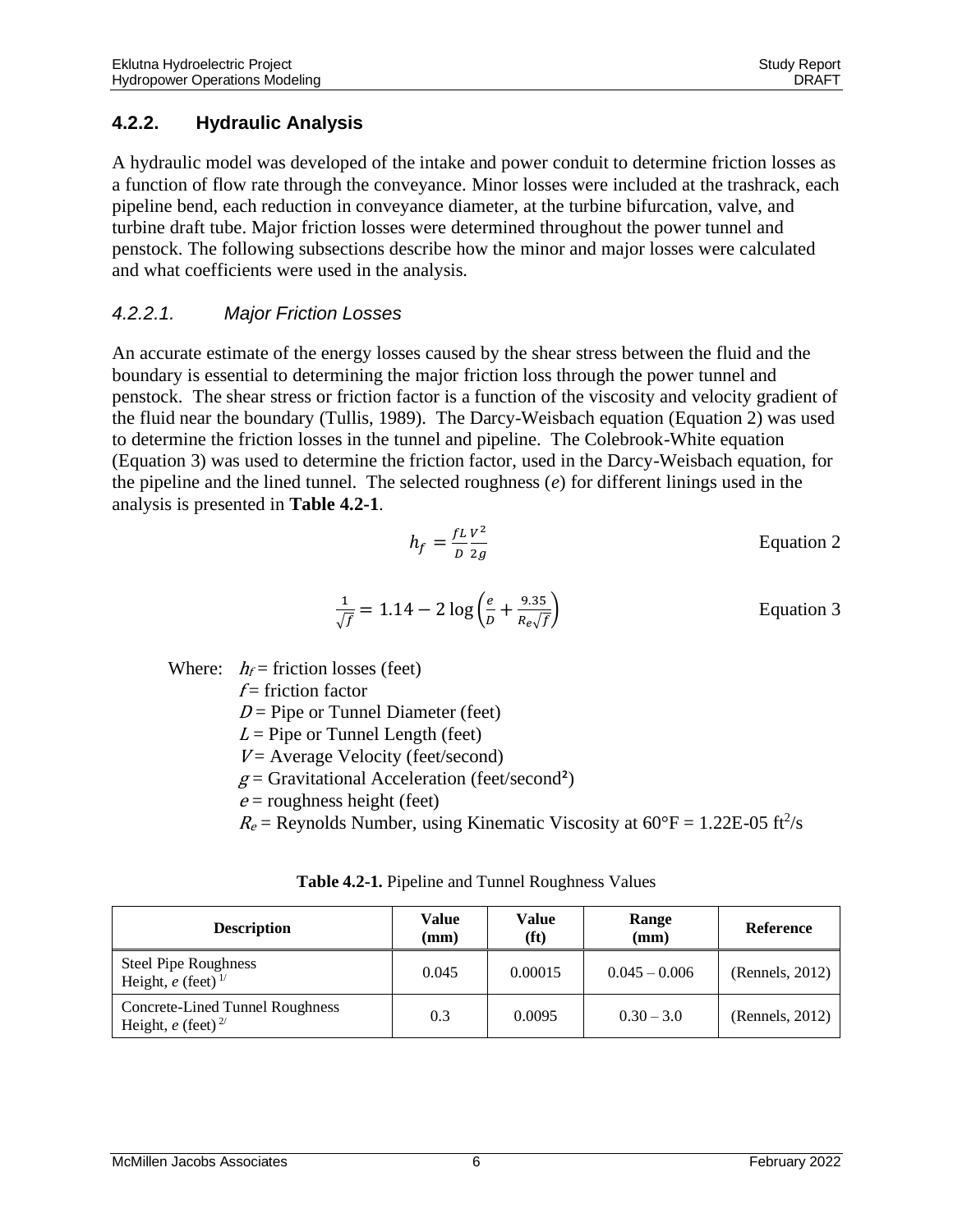#### *4.2.2.2. Minor Friction Losses*

*Minor losses*, or more appropriately called *local losses*, is a term referring to losses that occur at conveyance system appurtenances such as entrance, elbow, orifice, valve, etc. The head losses, as a result of a minor loss, are due primarily to the formation and decay of turbulent eddies (Tullis, 1989). The minor head loss is proportional to the velocity head, as presented in Equation 4. The minor loss coefficients used in the analysis are presented in **[Table 4.2-2](#page-11-0)**.

$$
h_l = K_l \frac{v^2}{2g} \qquad \qquad \text{Equation 4}
$$

Where:  $h_l$  = Minor losses (feet)

 $K_l$  = Loss Coefficient

 $V =$  Average Pipe Velocity (feet/second)

 $g =$  Gravitational Acceleration (feet/second<sup>2</sup>)

<span id="page-11-0"></span>

| <b>Description</b>               | <b>Assumed</b><br><b>Value</b> | <b>Reference</b> |
|----------------------------------|--------------------------------|------------------|
| Entrance Loss, Sharp Corner      | 0.5                            | (Tullis, 1989)   |
| <b>Full Open Isolation Valve</b> | 0.20                           | (Tullis, 1989)   |
| $90^\circ$ Bend Loss             | 0.24                           | (Tullis, 1989)   |
| Exit Loss                        | 1.0                            | (Tullis, 1989)   |

**Table 4.2-2.** Minor Loss Coefficients.

#### *4.2.2.3. Combined Head Losses*

Considering both major and minor friction losses in the proposed hydraulic conveyance, an overall system head loss function was developed for the power conduit. The head loss equation as a function of flow rate is provided below in Equation 5, with a site-specific head loss coefficient equal to  $2.483*10<sup>-4</sup>$ . Head loss as a function of flow rate is graphically represented in **[Figure 4.2-1](#page-12-0)**.

$$
H_T = KQ^2
$$
 Equation 5

Where:  $H_T =$  Combined Head Losses (ft)  $K =$  Head Loss Coefficient  $Q =$  Flow Rate (cfs)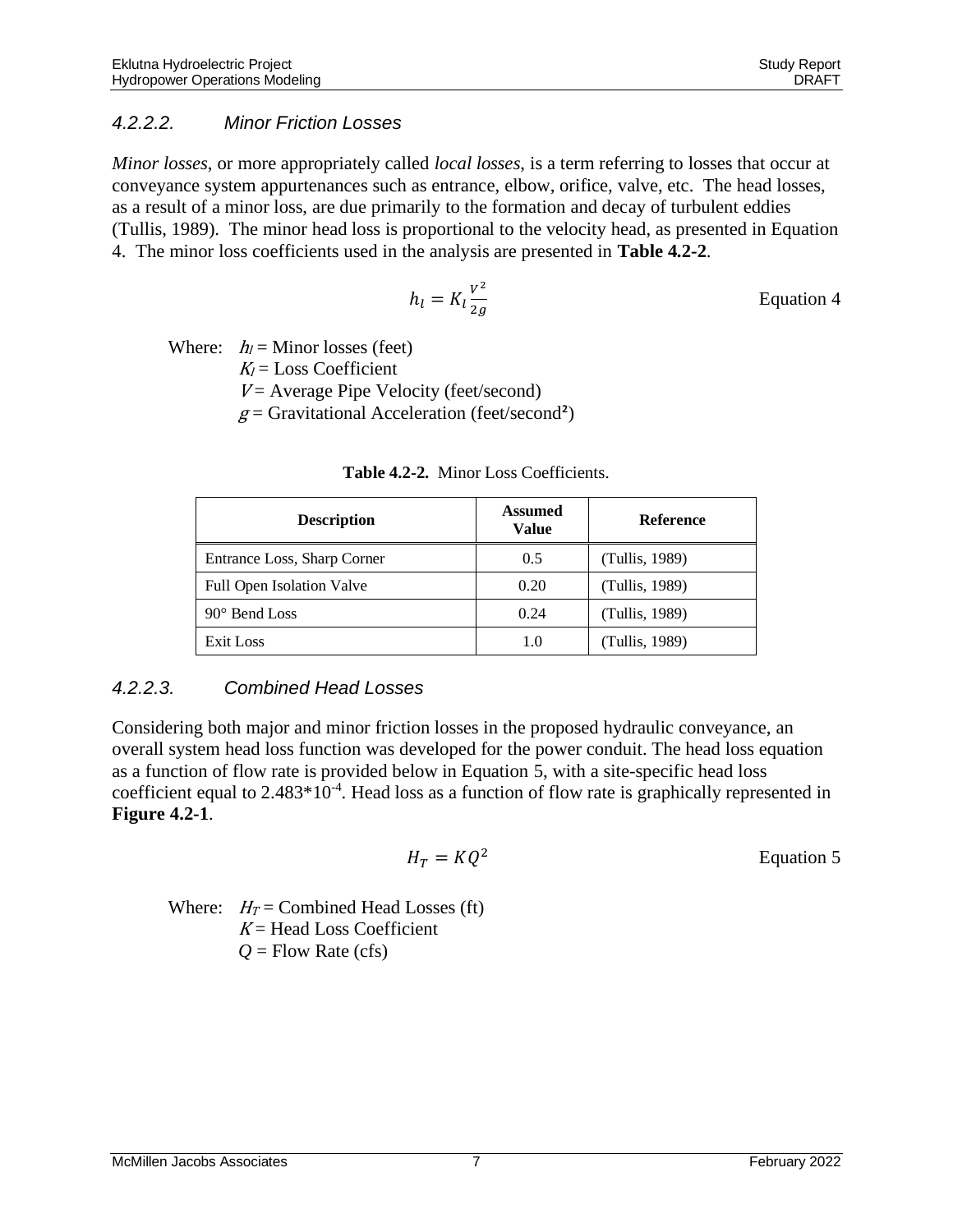

**Figure 4.2-1.** Eklutna Power Conduit Head Loss Curve.

<span id="page-12-0"></span>The head loss equation was utilized within the hydraulic model to determine losses throughout the conveyance for calculating net head on the units during operation. The hydraulic grade line represented on the tunnel elevations throughout the power conduit are presented in **[Figure 4.2-2](#page-12-1)**.



<span id="page-12-1"></span>**Figure 4.2-2.** Eklutna Power Conduit Hydraulic Grade Line (HGL).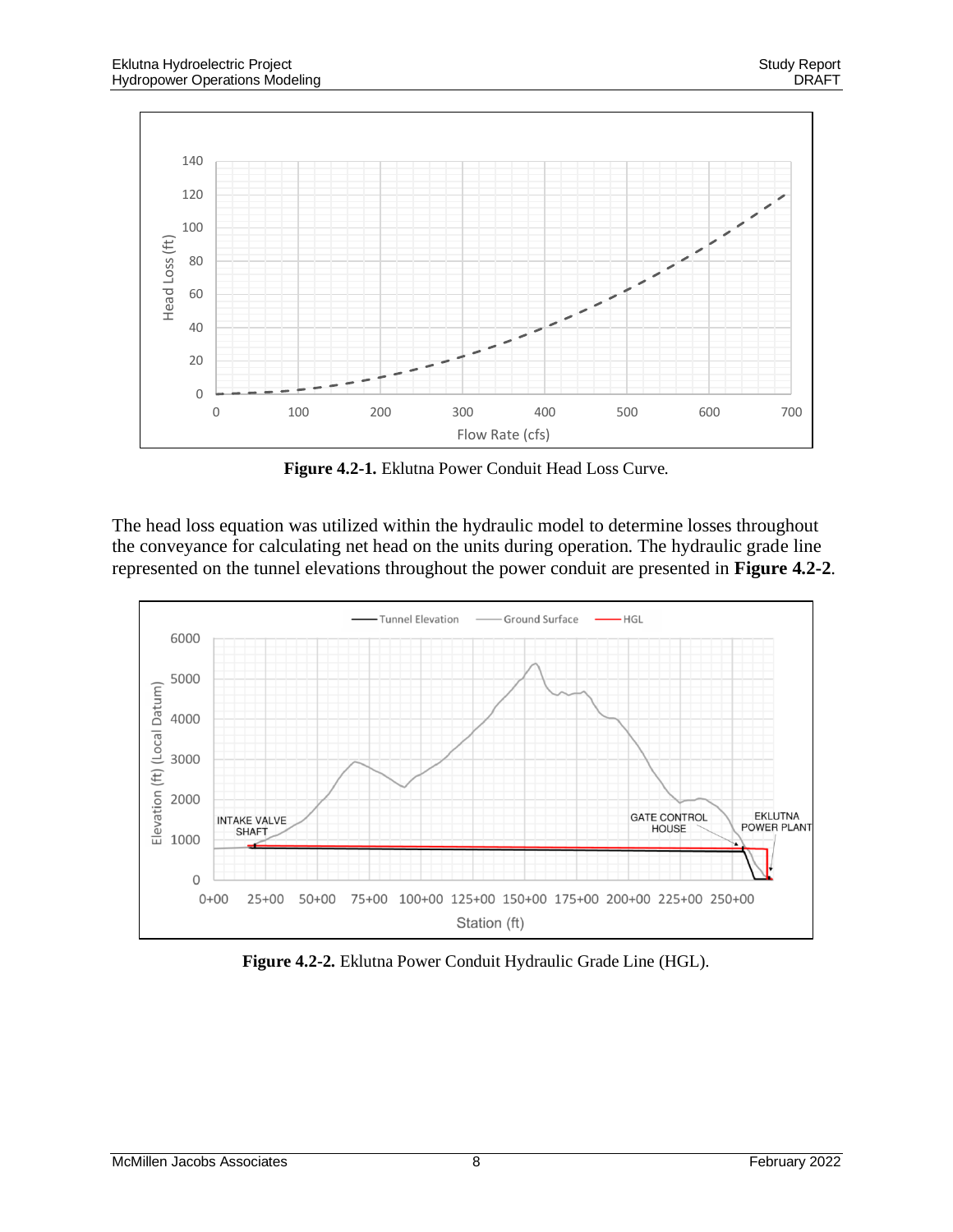#### <span id="page-13-0"></span>**4.3. Eklutna Power Plant**

#### <span id="page-13-1"></span>**4.3.1. Technical Parameters**

<span id="page-13-3"></span>The Eklutna Power Plant consists of two vertical Francis type hydroelectric turbines with a total rated capacity of 50,000 HP. The main technical parameters for the powerhouse and generating units are provided in **[Table 4.3-1](#page-13-3)**.

| <b>Description</b>         | Value                         |
|----------------------------|-------------------------------|
| Number of Generating Units |                               |
| Turbine Type               | <b>Vertical-Shaft Francis</b> |
| Rated Capacity (Per Unit)  | 25,000 HP (18.6 MW)           |
| Rated Flow (Per Unit)      | $300 \text{ cfs}$             |
| Gross Head                 | $850$ ft                      |
| Rated Head                 | $800$ ft                      |

**Table 4.3-1.** Eklutna Power Plant Turbine-Generator Technical Parameters.

#### <span id="page-13-2"></span>**4.3.2. Turbine-Generator Efficiency**

To calculate energy produced through each unit over the operating history analyzed in this study, the turbine efficiency as a function of the net head and flow rate is required. Typically in the form of a hill chart, the unit specific parameters for the Eklutna Power Plant turbines were not available for this analysis. To estimate unit efficiencies for each turbine over the operating range, the hydraulic parameters were compared to published efficiency data obtained through model testing of a homologous unit to produce an efficiency hill curve, presented in **[Table 4.3-2](#page-13-4)**. To estimate the generator efficiency losses to determine daily energy output, a constant value of 97.5% generator efficiency is assumed for the purposes of this investigation.

<span id="page-13-4"></span>

|                             | 1000 R<br>$\blacksquare$ . Dividulu Tulbino Tilli Cul To. |       |               |       |       |       |         |       |         |       |       |         |       |
|-----------------------------|-----------------------------------------------------------|-------|---------------|-------|-------|-------|---------|-------|---------|-------|-------|---------|-------|
|                             |                                                           |       | Net Head (ft) |       |       |       |         |       |         |       |       |         |       |
|                             |                                                           | 650   | 668           | 686   | 705   | 723   | 741     | 759   | 777     | 795   | 814   | 832     | 850   |
|                             | $\mathbf{0}$                                              | 0.0%  | $0.0\%$       | 0.0%  | 0.0%  | 0.0%  | $0.0\%$ | 0.0%  | $0.0\%$ | 0.0%  | 0.0%  | $0.0\%$ | 0.0%  |
|                             | 40                                                        | 35.8% | 36.4%         | 36.7% | 37.5% | 38.0% | 38.3%   | 38.5% | 38.8%   | 38.8% | 39.1% | 39.4%   | 39.9% |
|                             | 80                                                        | 66.3% | 66.5%         | 66.5% | 66.6% | 66.6% | 66.5%   | 66.5% | 66.4%   | 66.3% | 66.2% | 65.9%   | 65.7% |
| $\overline{\textbf{(cfs)}}$ | 120                                                       | 78.5% | 78.5%         | 78.6% | 78.5% | 78.5% | 78.5%   | 78.3% | 78.2%   | 78.0% | 77.8% | 77.6%   | 77.1% |
|                             | 160                                                       | 85.0% | 85.2%         | 85.2% | 85.3% | 85.3% | 85.2%   | 85.1% | 85.0%   | 84.9% | 84.7% | 84.5%   | 84.0% |
| Rate                        | 200                                                       | 88.5% | 88.7%         | 88.8% | 89.1% | 89.1% | 89.1%   | 89.1% | 89.1%   | 89.0% | 88.9% | 88.7%   | 88.3% |
| $\overline{\text{Flow}}$    | 240                                                       | 89.7% | 90.1%         | 90.4% | 90.9% | 91.0% | 91.1%   | 91.1% | 91.1%   | 91.1% | 91.0% | 91.0%   | 90.7% |
|                             | 280                                                       | 89.4% | 90.0%         | 90.5% | 91.1% | 91.4% | 91.5%   | 91.6% | 91.7%   | 91.8% | 91.8% | 91.7%   | 91.6% |
|                             | 320                                                       | 88.0% | 88.4%         | 88.8% | 89.7% | 90.0% | 90.4%   | 90.7% | 91.0%   | 91.2% | 91.4% | 91.5%   | 91.5% |
|                             | 360                                                       | 88.0% | 88.4%         | 88.8% | 89.3% | 89.5% | 89.7%   | 89.9% | 90.0%   | 90.1% | 90.1% | 90.1%   | 90.0% |
|                             | 400                                                       | 88.0% | 88.4%         | 88.8% | 89.3% | 89.5% | 89.7%   | 89.9% | 90.0%   | 90.1% | 90.1% | 90.1%   | 90.0% |

**Table 4.3-2.** Eklutna Turbine Hill Curve.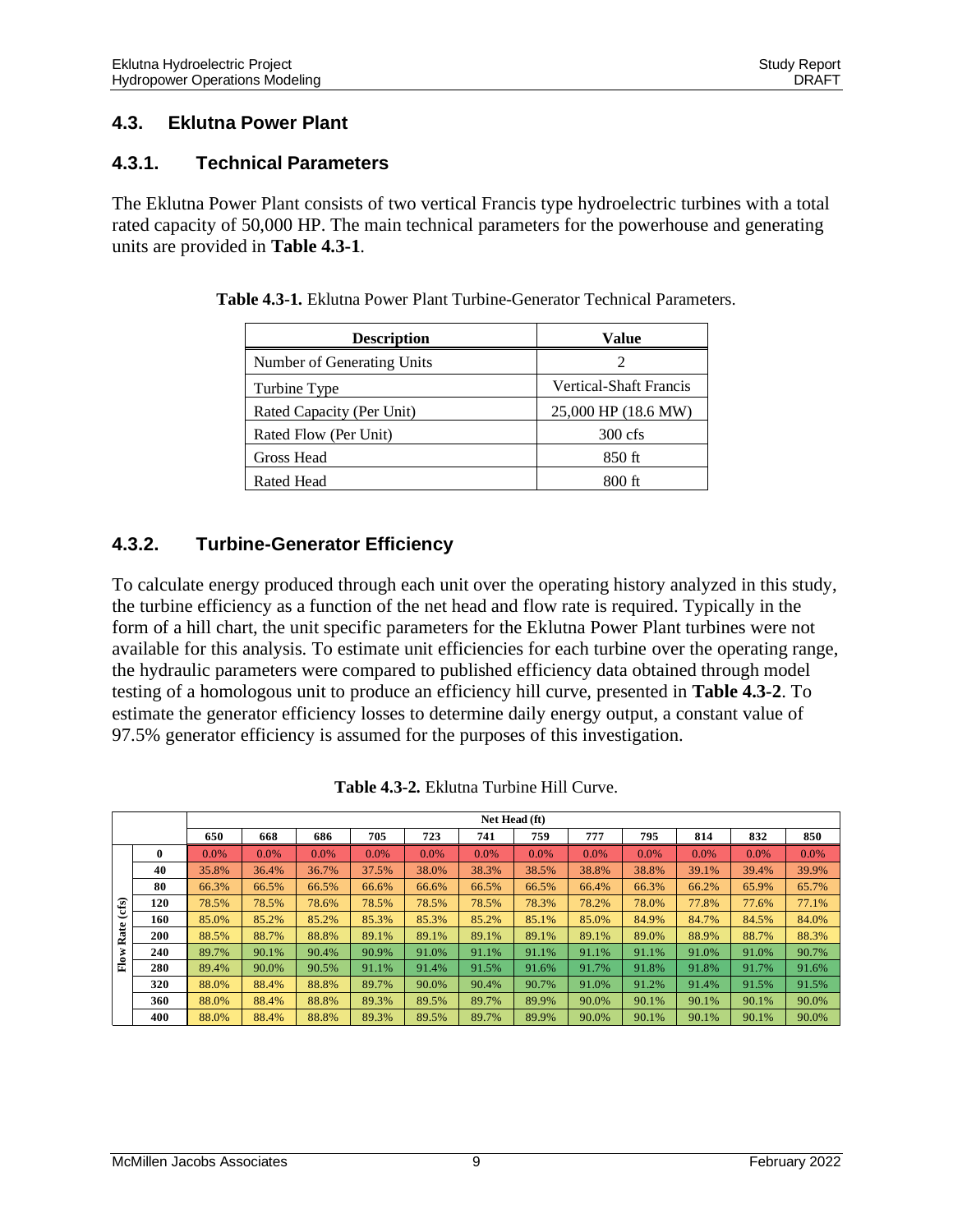#### <span id="page-14-0"></span>**4.4. Hydropower Generation Model**

#### <span id="page-14-1"></span>**4.4.1. Historic Operation**

As discussed in Section [4.1,](#page-6-2) flow data was obtained from the Project owners to calibrate a baseline energy model. Hourly metered flow data was provided through each unit from 1/1/2011 to 12/31/2020 and is presented in **[Figure 4.4-1](#page-14-2)**.



**Figure 4.4-1.** Daily Flow Rate (Total) to Eklutna Power Plant; 2011-2021.

<span id="page-14-2"></span>In addition to flows, historic metered energy production from the Eklutna Power Plant was provided to determine the accuracy of the operations model for predicting generation estimates. A graphical representation of energy production by month is provided in [Figure 4.4-2](#page-14-3) and summarized in Table 4.4-1.



<span id="page-14-3"></span>**Figure 4.4-2.** Monthly Energy Production - Eklutna Power Plant; 2011-2021.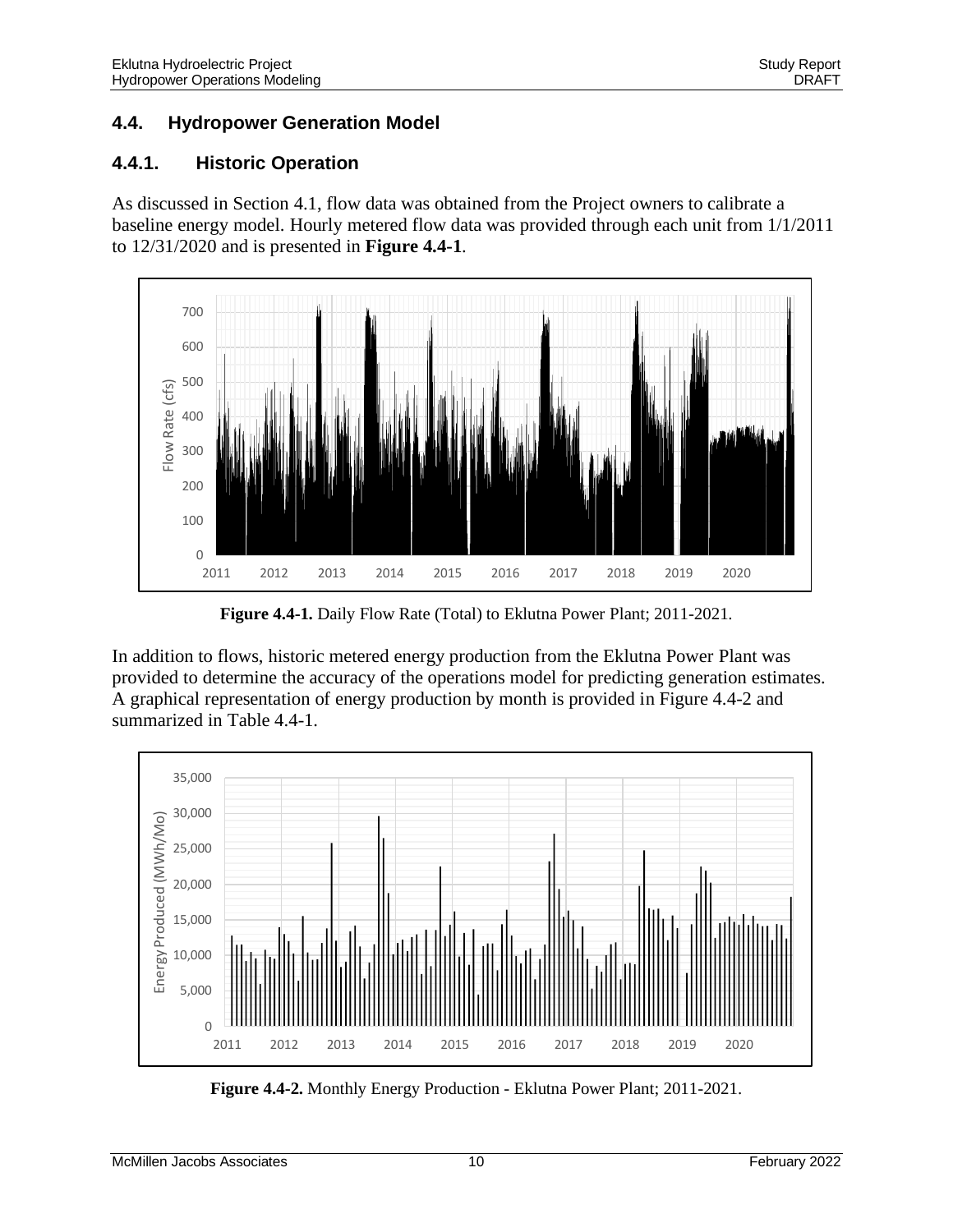| Year | <b>Energy Production</b><br>(GWh) |
|------|-----------------------------------|
| 2011 | 128                               |
| 2012 | 145                               |
| 2013 | 172                               |
| 2014 | 157                               |
| 2015 | 136                               |
| 2016 | 170                               |
| 2017 | 120                               |
| 2018 | 169                               |
| 2019 | 192                               |
| 2020 | 179                               |

**Table 4.4-1.** Annual Energy Production Summary; 2011 - 2021.

#### **5 RESULTS**

The operations modeling was performed to analyze calculated daily generation values over ten years of operation (2011 – 2021) to validate accuracy with known generation values described in Section [4.4.1.](#page-14-1) The output of the operations model compared with actual generation values is presented graphically in Figure 5-1 and summarized in **[Table 5-2](#page-16-3)**.



**Figure 5-1.** Monthly Energy Production Comparison – Actual vs. Calculated; 2011 – 2021.